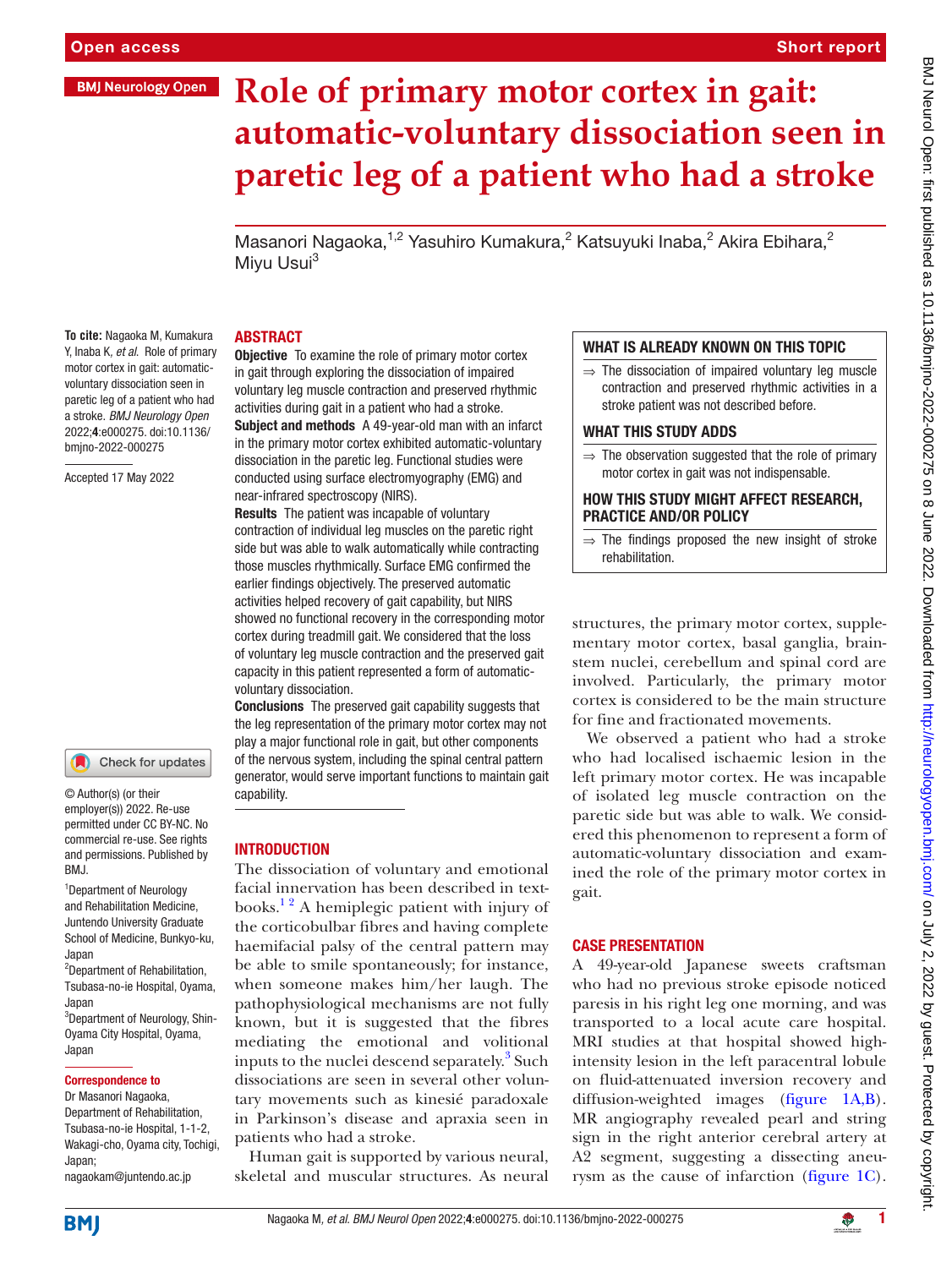

<span id="page-1-0"></span>Figure 1 MRI obtained in the former acute care hospital (A–C), and surface electromyography (EMG) studies (D–G) conducted at our hospital. (A) MRI sagittal view 6mm lateral from the midline; dashed lines indicate slice levels (slice thickness 6mm) at which ischaemic lesions were revealed in axial view. (B) Fluid-attenuated inversion recovery (FLAIR) images depicted highintensity lesion in slices No. 14–19, and four slices (No. 16–No. 19) are shown. Located in the paracentral lobule of the left hemisphere, the lesion has an irregular cone shape; 36mm in height, with the apex directed towards the cingulate gyrus and the round-shaped base (around 20mm in width) facing the cortical surface. SGF, superior frontal gyrus; triangle, central sulcus; arrow, paracentral sulcus; circle, precentral sulcus; double arrow, marginal ramus of cingulate sulcus. (C) MR angiogram showed pearl and string sign, tapering of the left anterior cerebral artery at A2 segment (arrow with dashed line), and irregular lumen thereafter. (D) Surface EMG recordings in sitting position. The patient was asked to contract each of the marked muscle simultaneously on the left and right (arrows). On the paretic (right) side, no apparent activities were observed in all the muscles, except weak contraction of quadriceps and co-contraction activities in tibialis anterior. (E) Recordings during squat and standing on toes. (F) Recordings when the patient walked to and fro for 10 m with minimal support by a therapist. Consistent activities are seen during standing on toes and walking. (G) To observe consistency of EMG activities during walking, EMG signals were rectified and eight steps with similar elapsed time for consecutive steps (average: 1.47s on the right and 1.49s on the left; indicated in F by blue dashed lines) were superimposed. A complete gait cycle was defined as the period between an initial heel floor contact and the next heel floor contact with the same foot. On the unaffected left side, not only reciprocal, but also coordinated activities are seen between tibialis anterior and triceps muscles. On the paretic right side, only reciprocal activities are observed. Amplitudes of all EMG channels are the same. (D–G) Surface electrodes were placed bilaterally on the gluteus maximus (Glut), quadriceps femoris (Quad), adductor femoris (ADD), hamstrings (Hamst), tibialis anterior (TA) and triceps surae [gastrocnemius lateralis (G\_Lat), medialis (G\_Med) and soleus (Sol)] muscles. R: right, L: left.

Low-density area observed on T2\*WI image confirmed haemorrhage in the infarct area. No abnormal findings suggesting previous stroke were detected. The diagnosis

was cerebral infarction in left frontal cortex caused by dissection of left anterior cerebral artery. Medical examination revealed risk factors of stroke including diabetes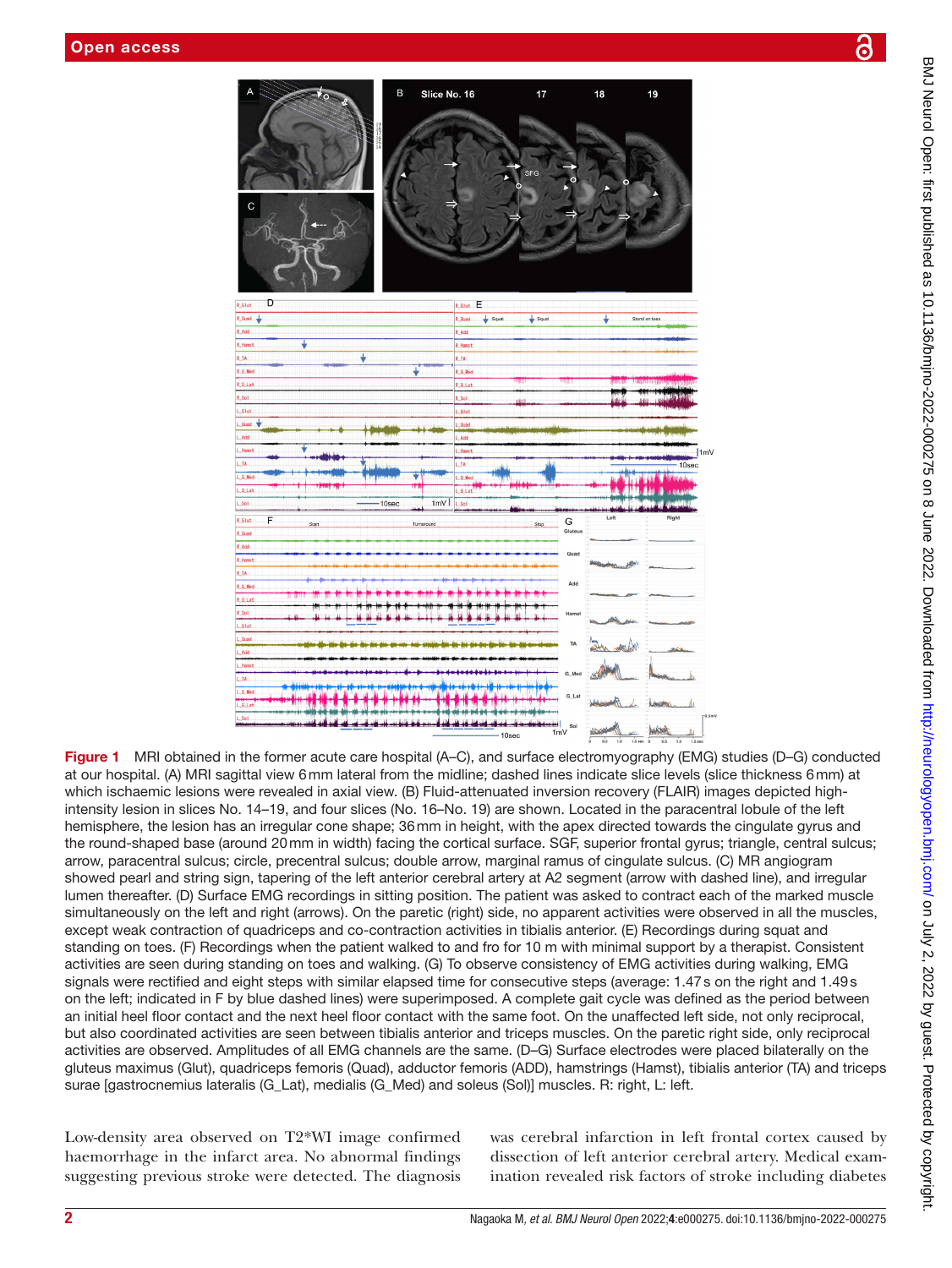Open access

mellitus, hypertension, dyslipidaemia and homocysteinaemia. After 3weeks of conservative acute-phase treatment, he was transferred to our hospital for stroke rehabilitation.

Neurological examination at admission showed clear consciousness, no cognitive disturbances, no facial palsy and no upper limb weakness. However, paresis was found in his right leg. Manual muscle testing<sup>4</sup> score was 3 in the proximal muscles (iliopsoas, quadriceps and hamstrings), and 0 in the distal muscles (tibialis anterior, gastrocnemius, soleus, and toe extensors and flexors). No leg muscle atrophy was found. Deep tendon reflexes were normal in both arms and in the left leg. In the right leg, patella tendon reflex (PTR) and Achilles' tendon reflex (ATR) were diminished. Plantar reflex was flexor on the unaffected side, and no response on the paretic side. Sensation was normal to all modalities. Paralysis on the right side as assessed by Brunnstrom recovery stage<sup>[5](#page-3-3)</sup> was stage VI in upper arm and fingers, and stage I–II in the leg.

# METHODS AND RESULTS Surface electromyography

Surface electromyography (EMG) was performed with electrodes placed on bilateral gluteus maximus, quadriceps femoris, adductor femoris, hamstrings, tibialis anterior, gastrocnemius medialis and lateralis, and soleus muscles. EMG activities were amplified by Bagnoli and recorded on PC simultaneously with video recording by TeraRevueMR. During sitting position, the patient was asked to contract each of the above muscles. While normal contraction was observed in all the muscles on the unaffected left side, no contraction was found in the distal muscles on the paretic right side, except weak contraction in the quadriceps and co-contraction in the tibialis anterior [\(figure](#page-1-0) 1D). The lack of contraction of isolated right leg muscles was seen also in supine and standing positions. Despite the lack of activities during volitional efforts, large amount of EMG activities and rhythmic activities were recorded from the distal leg muscles on the paretic side while the patient was standing on his toes and during floor walking [\(figure](#page-1-0) 1E,F). At the beginning of admission, his walking was unstable and supported by a therapist. To observe consistency of EMG activities, surface EMG was rectified and data of eight selected steps with relatively small variations in elapsed time per step were superimposed [\(figure](#page-1-0) 1G). Reciprocity between tibialis anterior and triceps muscle was clearly observed on the paretic right side, whereas variabilities and co-contractions among these muscles were depicted on the unaffected left side.

# Functional condition of motor cortices

We conducted functional analysis of the cerebral motor cortex using near-infrared spectroscopy (NIRS). One set of 3×5 probe arrays was placed symmetrically on the vertex to cover the primary motor cortices. Oxygenation

was measured by continuous-wave optical topography (ETG-4000, Hitachi Medical Corporation, Tokyo, Japan) with 28 channels using 3×5 probe arrays. Details of the methods have been reported by Ebihara *et al*. [6](#page-3-4) Oxyhaemoglobin (Oxy-Hb) concentration was measured.

During treadmill walk, there was an increase in concentration of Oxy-Hb on the right side; that is, an increment of blood flow in the right motor cortex compared with the resting stage, but not on the left side, particularly in the parasagittal area.

# Outcome of rehabilitation

Two months later, PTR on the right became more active than the left, but ATR remained weak. Finally, the patient was discharged from the hospital and returned to his previous work, using a T-cane and a small ankle-foot orthosis. At the time of discharge, NIRS showed no functional recovery in the left motor cortex during treadmill gait, although surface EMGs on the right side improved and the amplitudes of proximal muscles increased during isolated muscle contractions. During walking, however, lack of coordinated activities among flexors and extensors remained on the paretic side, and adapted changes of EMG activities were seen on the unaffected side.

### **DISCUSSION**

We presented a 49-year-old man with an infarct in the left anterior cerebral artery, who was not able to contract his leg muscles individually on the paretic right side, whereas he was able to walk, dragging his paretic leg along and contracting the muscles of the paretic leg rhythmically. Combined with the neurological findings and functional recovery, this could be explained with the failure of central nervous system, but of the peripheral nervous system. We consider this phenomenon to represent a form of automatic-voluntary dissociation.

In our patient, the lesion was located in the terminal region of the anterior cerebral artery, and was interpreted as the paracentral lobule located between the precentral sulcus and the marginal part of cingulate sulcus. The lesion would correspond to the primary motor cortex of the right leg. Gait is realised by the coordinated works of the entire nervous system and body structures. The rhythmic activities of the lower limbs are speculated to be the results of CPGs. Although the existence of CPGs in humans remains a matter of debate, their functional role is increasing being supported by indirect evidence obtained in humans.<sup>78</sup> The spinal CPGs should be functioning in this case, because the reciprocal relation of antagonistic muscles in the leg shown in [figure](#page-1-0) 1G was observed in CPGs of human spinal cord injury.<sup>[9](#page-3-6)</sup> Besides the CPGs, the supraspinal structures comprising the brainstem, basal ganglia, cerebellum and cerebral cortex are engaged in many predictive actions.<sup>10</sup> In bipedally walking monkeys, microinjections of muscimol (GABA,receptor agonist) to inactivate the leg area of the primary motor cortex (M1) resulted in paresis of the contralateral